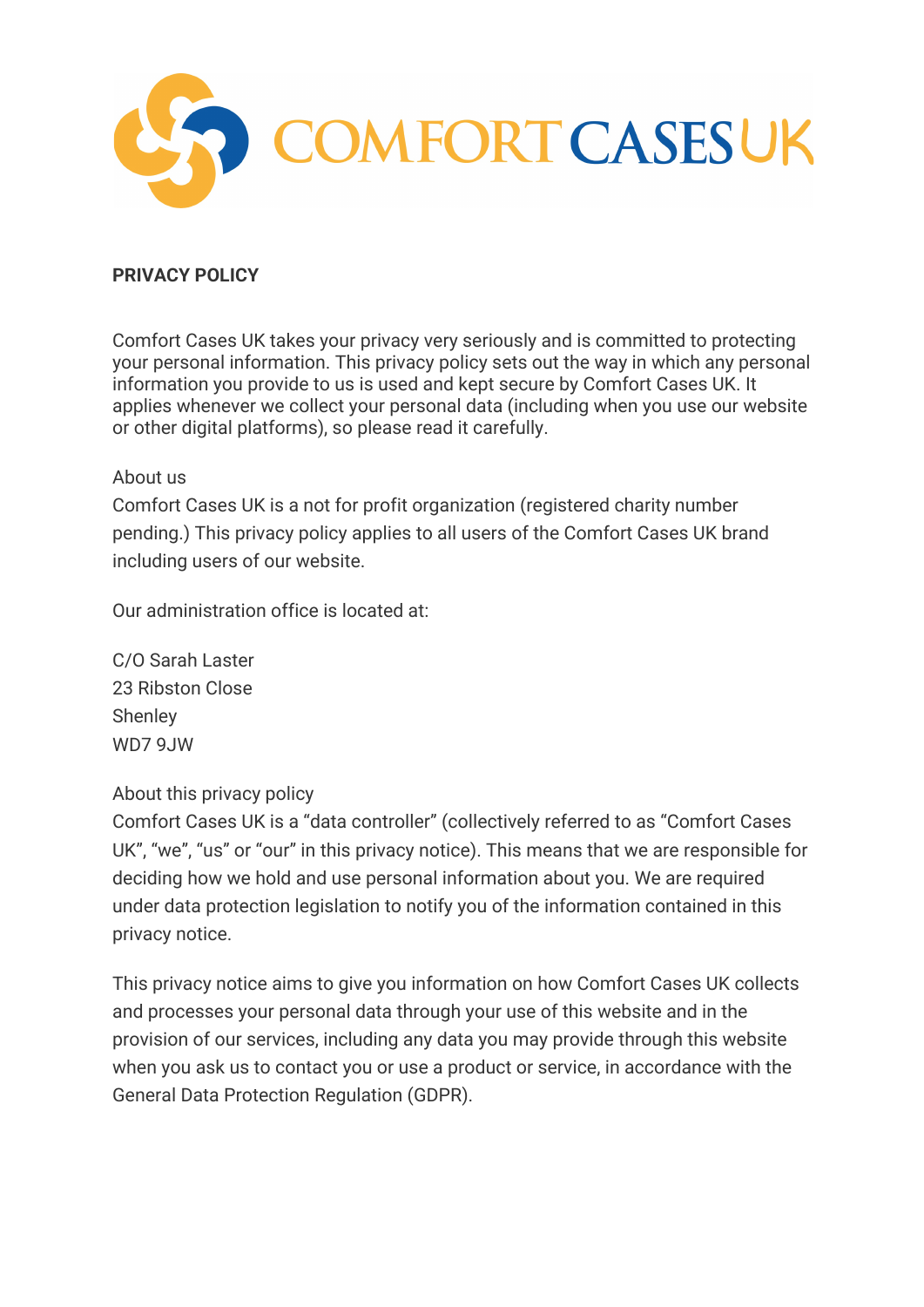This privacy notice applies to all users of our website, supporters, donators, end users, and third parties that we may instruct from time to time to carry out the services on our behalf.

Further information on how we process data can be found below.

This privacy policy explains what information we may collect about you, how we may use it, and the steps we take to ensure that it is kept secure. We also explain your rights in respect of your personal data. Please note that our website and other digital platforms may contain links to third party websites / digital platforms which are provided for your convenience. We are only responsible for the privacy practices and security of our own digital platforms. We recommend that you check the privacy and security policies and procedures of each website / digital platform that you visit.

How to contact us about your personal data or this privacy policy If you have any questions about this privacy policy or about your personal data, please email us at hello@comfortcasesuk.org or write to us at our administration office (address above).

Information we collect and what we use it for:

All personal information that we collect about you will be recorded, used, and protected by us in accordance with applicable data protection legislation and this privacy policy. We may supplement the information that you provide with other information that we obtain from our dealings with you or which we receive from other organisations, for example, our sponsors and partners.

In broad terms, we use your data for the following purposes:

- to administer and provide products and services you request or have expressed an interest in
- to communicate with you in the event that any products or services you have requested are unavailable
- for fraud screening and prevention purposes
- for record keeping purposes
- to carry out market research so that we can improve the products and services we offer
- to track your activity on our digital platforms
- to create an individual profile for you so that we can understand and respect your preferences
- to personalise and improve your experience on our digital platforms
- to personalise and / tailor any communications that we may send you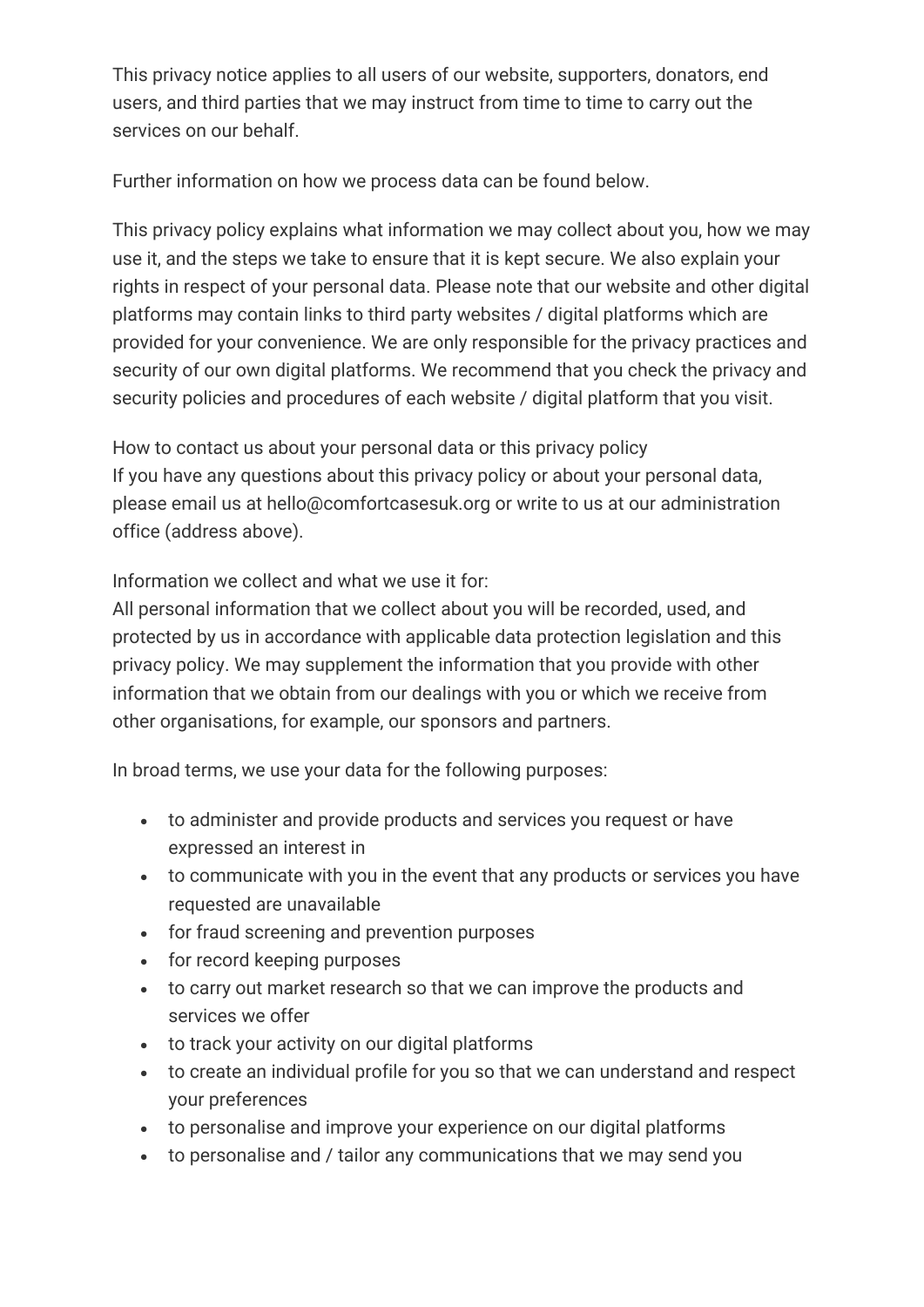- for profiling purposes to enable us to personalise and/or tailor any marketing communications that you may consent to receive from us
- When we provide you with products or services we may collect and store any personal information that you provide to us. We may, for example, keep a record of your name, address, delivery address, email address and telephone number.

When you sign up with us for an online account, register to receive marketing communications from us (and/or our sponsors and partners), fill in one of our forms (whether online or offline) or otherwise expressly provide us with your personal information, we may collect and store any personal information that you provide to us and may use it to personalise and improve your experience on our digital platforms, provide products and services you request from us.

When you interact with our digital platforms, we may also automatically collect the following information about your visit.

- how you have reached our digital platform and the internet protocol (IP) address you have used
- your browser type, versions and plug-ins, and your operating system
- your journey through our digital platform, including which links you click on and any searches you
- made, how long you stayed on a page, and other page interaction information
- which videos you have watched and for how long
- what content you like or share
- which adverts you saw and responded to
- which pop up or push messages you might have seen and responded to
- your subscription status
- information collected in any forms you complete

We may also infer your country of location from the IP address you have used to access our digital platforms and we may analyse which marketing activity led to your taking specific action on our digital platforms.

News and opportunities from us and our sponsors and partners (which we provide only with your consent)

Disclosure of your information

We may share your data with third parties: (a) if we are under a legal or regulatory duty to do so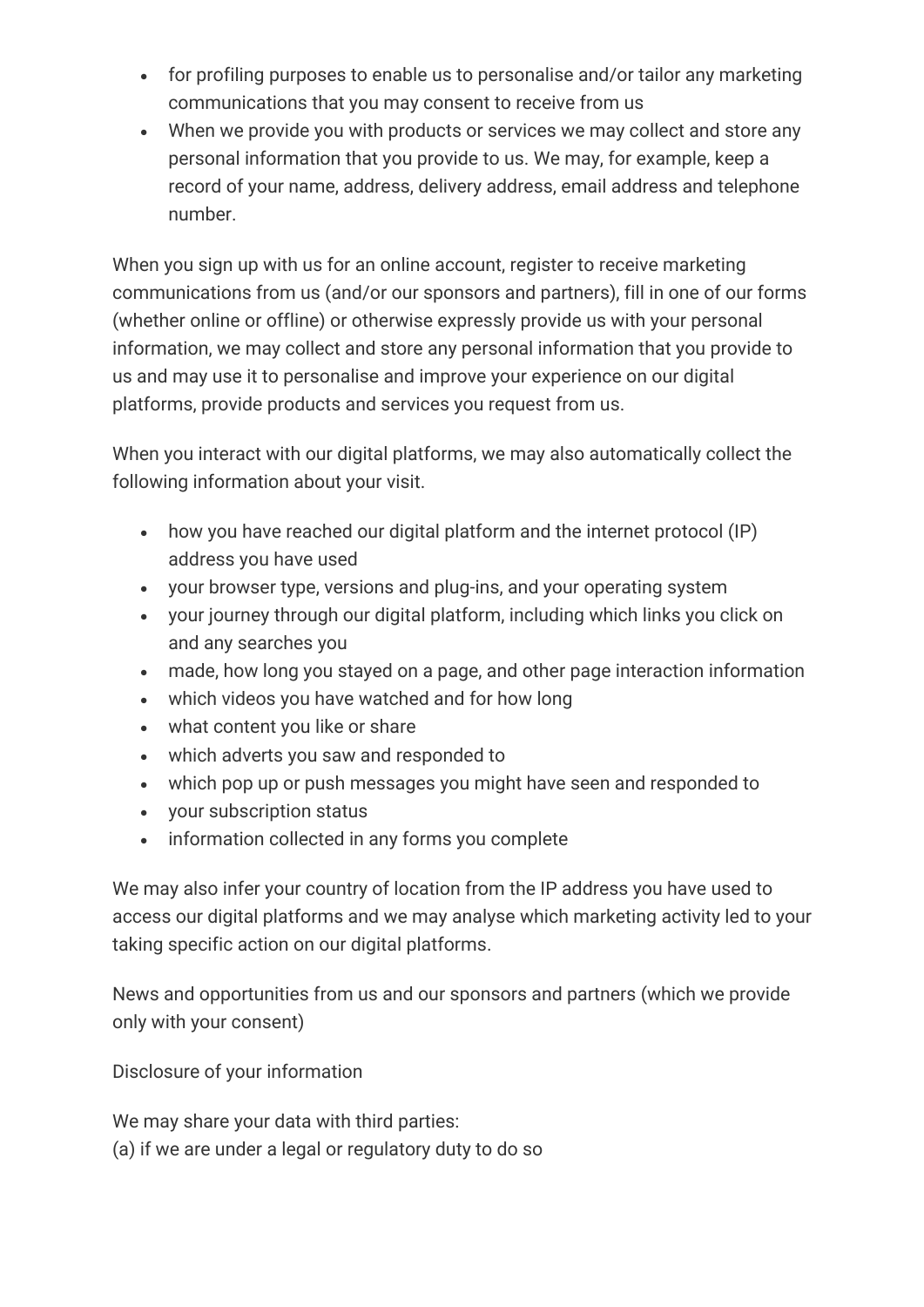(b) if it is necessary to do so to enforce our terms of use or other contractual rights

(c) to lawfully assist the police or security services with the prevention and detection of crime or terrorist activity

(d) where such disclosure is necessary to protect the safety or security of any persons, and/or

(e) otherwise as permitted under applicable law.

### Cookies

In common with many other website operators, we use standard technology called 'cookies' on our website. Cookies are small pieces of information that are stored by your browser on your computer's hard drive and they are used to record how you navigate this website on each visit.

### Security of information

We take the security of your personal information seriously. In addition, we have security procedures in place to protect our paper-based systems and computerised databases from loss and misuse, and only allow access to them when it is absolutely necessary to do so, and then under strict guidelines as to what use may be made of the personal information contained within them. Where a password is required to access certain areas of our digital platforms, you are responsible for keeping your password secure and confidential. Please do not share or disclose your password to any other person.

### Monitoring

We may monitor or record telephone calls for security purposes and to improve the quality of services that we provide to you.

Your rights in connection with personal information

Under certain circumstances, you have legal rights under data protection law in relation to the personal data that we hold about you. These rights are:

To request access to your personal information (commonly known as a "data subject access request"). This enables you to receive a copy of the personal information we hold about you and to check that we are lawfully processing it. To request correction of the personal information that we hold about you. This enables you to have any incomplete or inaccurate information we hold about you corrected.

To request erasure of your personal information. This enables you to ask us to delete or remove personal information where there is no good reason for us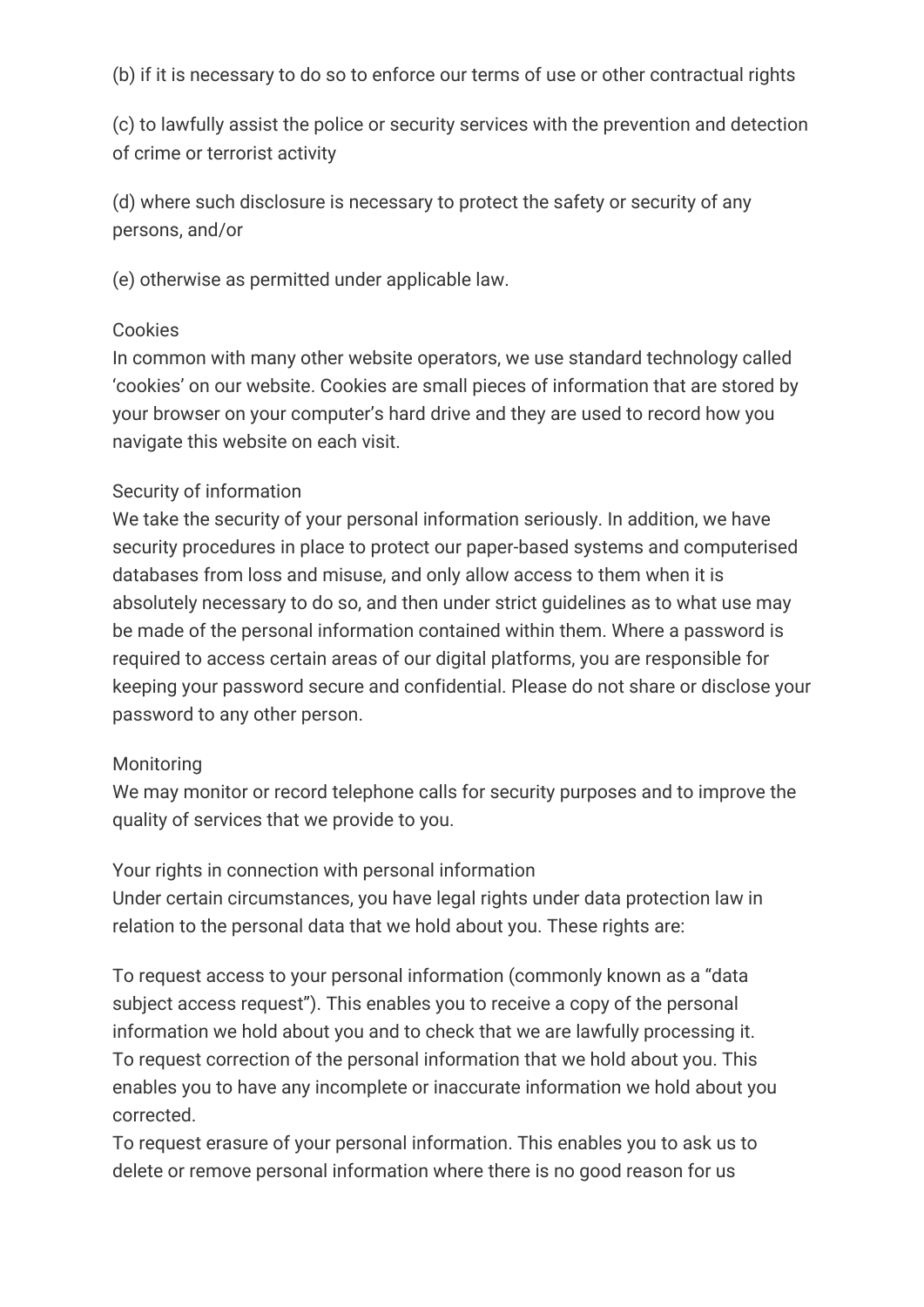continuing to process it. You also have the right to ask us to delete or remove your personal information where you have exercised your right to object to processing (see below), where we may have processed your information unlawfully or where we are required to erase your personal data to comply with local law. Note, however, that we may not always be able to comply with your request of erasure for specific legal reasons which will be notified to you, if applicable, at the time of your request. To object to processing of your personal information where we are relying on a legitimate interest (or those of a third party) and there is something about your particular situation which makes you want to object to processing on this ground. You also have the right to object where we are processing your personal information for direct marketing purposes. In some cases, we may demonstrate that we have compelling legitimate grounds to process your information which override your rights and freedoms.

To request the restriction of processing of your personal information. This enables you to ask us to suspend the processing of your personal data in the following scenarios: (a) if you want us to establish the data's accuracy; (b) where our use of the data is unlawful but you do not want us to erase it; (c) where you need us to hold the data even if we no longer require it as you need it to establish, exercise or defend legal claims; or (d) you have objected to our use of your data but we need to verify whether we have overriding legitimate grounds to use it.

To request the transfer of your personal information to another party. In this case, we can provide you, or a third party chosen by you, with your personal data in a machine-readable format. This right only applies o automated information which you initially provided consent for us to use or where we used the personal data to perform a contract with you.

Right to withdraw consent Where we are relying on consent to process your personal data you have the right to withdraw this. However, this will not affect the lawfulness of any processing carried out before you withdraw your consent. If you withdraw your consent, we may not be able to provide certain products or services to you. We will advise you if this is the case at the time you withdraw your consent. If you wish to exercise any of your rights, set out above, please write to us at the above address.

#### No fee usually required

You will not have to pay a fee to access your personal information (or to exercise any of the other rights). However, we may charge a reasonable fee if your request for access is clearly unfounded or excessive. Alternatively, we may refuse to comply with the request in such circumstances.

#### What we may need from you

We may need to request specific information from you to help us confirm your